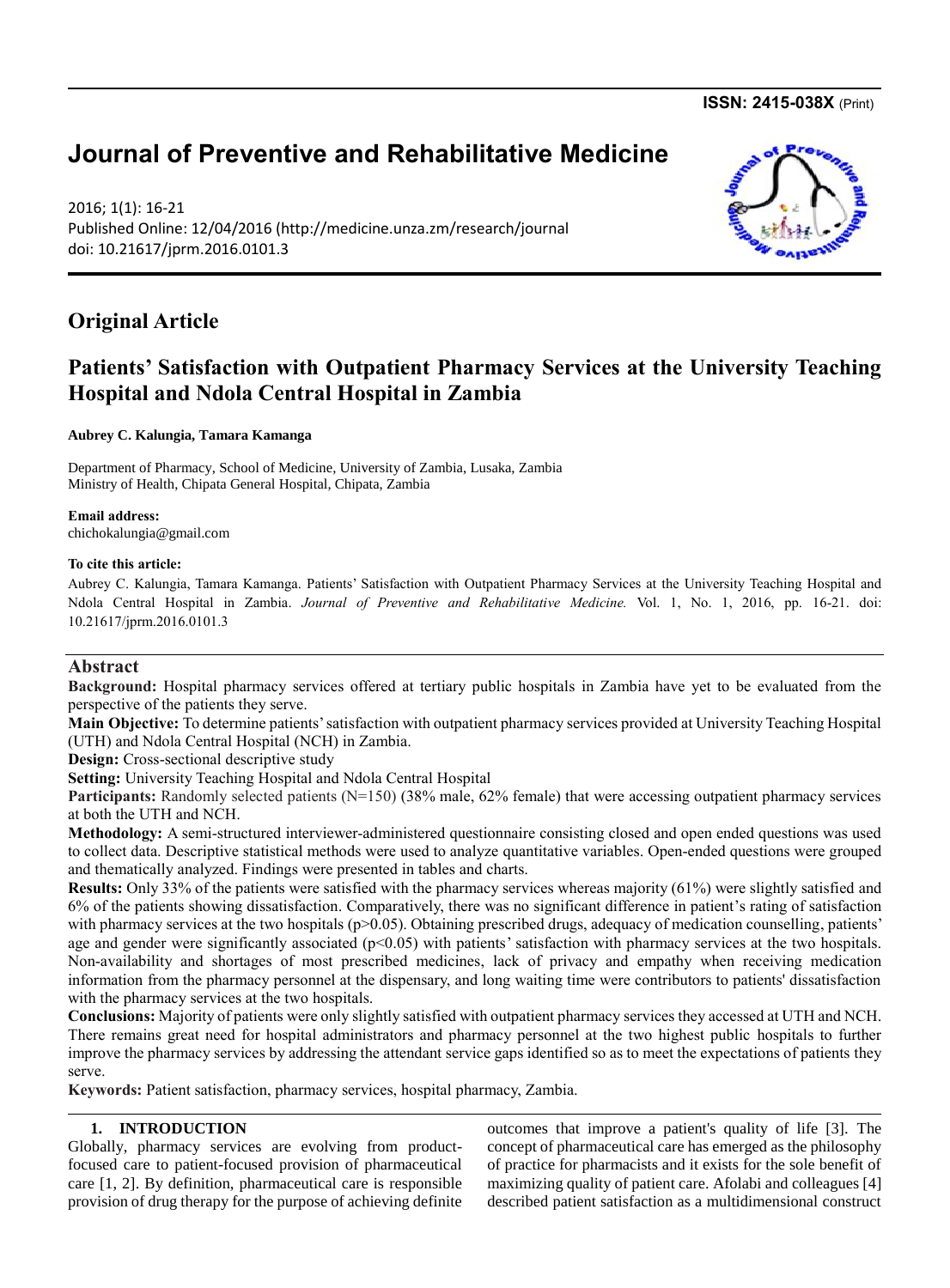that reflects the type and quality of service provided by healthcare providers, how well it is delivered, and the extent to which the expectations and needs of patients are met. Patient satisfaction is therefore the sum of the patient's perception and expectations about the pharmacy services provided to them, and if the perceived expectations are met, the patient will be satisfied [5].

Quantitatively, patient satisfaction is a measurement designated to obtain reports or rating from patients about the services received from a hospital or health care provider [6]. A growing body of evidence [1, 7] has highlighted how patient satisfaction has increasingly been used as a tool to measure the quality of healthcare services offered by health institutions. In developed countries, patient satisfaction has long been increasingly used as a tool to measure the quality of health services offered by health institutions [8, 9]. Whereas some previous research works had primarily focused on measuring populations' satisfaction with the overall health care system in a country [10], other scholars have dwelt focus on patient satisfaction with the quality and type of healthcare services provided [11, 12]. Currently, there is a drive towards using patient satisfaction levels to not only reflect whether or not a given health service is meeting the expectations of patients it serves and is consistent with their values but to also identify key areas of quality improvement in healthcare service delivery.

In Zambia, there has been growing concern over the quality of healthcare services offered at public hospitals. The World Health Organization (WHO) [13] reported that the quality of healthcare in Zambia is partly compromised by the shortages of appropriate facilities, shortages and inequitable distribution of health workers, difficulties in ensuring steady adequate supplies of drugs and medical supplies. Left unchecked, a growing proportion of the public risk losing confidence in public hospital services leading to low utilization of public health facilities and increasing outflow of patients to other unconventional healthcare systems [14].

The University Teaching Hospital (UTH) and Ndola Central Hospital (NCH) are two of Zambia's highest referral hospitals providing specialized healthcare services. Patients referred from both primary and secondary healthcare facilities throughout Zambia access healthcare services at UTH and NCH to benefit from the highly skilled health professionals at the two hospitals. Pharmacy services offered at these public hospitals have yet to be evaluated from the perspective of the patients they serve. The main aim of this study was to determine patients' satisfaction with outpatient pharmacy services provided at UTH and NCH in Zambia. The attendant specific objectives were: to determine the levels of patients' satisfaction with outpatient pharmacy services; to determine the service factors linked to patients' level of satisfaction; to determine patients' perceptions of pharmacy personnel's attitude to service and adequacy of medication counselling provided; and to identify service gaps affecting patients' satisfaction with outpatient pharmacy services at the two hospitals.

## **2. METHODOLOGY**

This was a quantitative descriptive cross-sectional study conducted at UTH located in Lusaka province and NCH located in Ndola on the Copperbelt province of Zambia. The study sites were selected by virtue of their being Zambia's highest specialized referral hospitals with well-established hospital pharmacy services offered by hospital pharmacists. Field data collection was conducted in March 2015. Since the intention of the study was to undertake a quick survey to gain a snapshot view of the current state of patients' satisfaction with out-patient hospital pharmacy services at the two facilities, a non-probability convenient sample of 150 patients was chosen to reflect the limit of our budget and time allocated to the study. The sample was distributed as follows: 75 patients at UTH and 75 patients at NCH, correspondingly. Randomly selected patients aged  $\geq 18$  years old that were accessing outpatient pharmacy services at the two sites were enrolled. Exit interviews were conducted after obtaining informed consent.

A semi-structured interviewer-administered questionnaire (adapted from the 'Pharmacy Encounter Survey tool' by Briesacher & Corey [15]) consisting closed and open ended questions was used to collect data. Statistical Package for Social Sciences version 20 *(by IBM Inc.)* was used to analyze the data. Descriptive statistical methods including Pearson's chi-square test was used determine associations between the dependent variable (patient satisfaction) and independent variables (patient demographics, hospital facility, medicine availability, waiting time, adequacy of medication counselling, and attitude of pharmacy personnel). A p-value <0.05 was used for statistical inference at 95% confidence interval. Openended questions were grouped and analyzed thematically. Findings were presented in tables and charts.

Written permission to conduct the study at the two hospitals was obtained from hospital management. All information collected was confidentially maintained. Ethical approval was granted by the University of Zambia, School of Medicine Research Ethics Committee (IRB00001131 of IORG0000774).

#### **3. RESULTS**

#### **Demographic Characteristics of patients**

A total of 150 randomly selected patients (62% female and 38% male) participated in the study among which 58% were aged  $21 - 35$  years old, 35% were aged  $>35$  years old, and 7% were aged 18 – 21 years old respectively. In terms of educational attainment level, 49% had attained tertiary education, 30% had attained secondary school (grade 8 to 12) level whereas 21% had attained primary school (grade 1 to 7) level education.

**Services accessed at the outpatient pharmacy department**

Majority (80%) of the patients in the sample had more than one visit to the respective outpatient pharmacy department and the purpose of the visit was to collect medications (95%). Out of the 150 patients, 73% spent <15 minutes waiting time to access pharmacy services whereas  $18\%$  spent about  $15 - 20$ minutes and 9% spend >30 minutes waiting time at the outpatient pharmacy department, respectively (Table 1).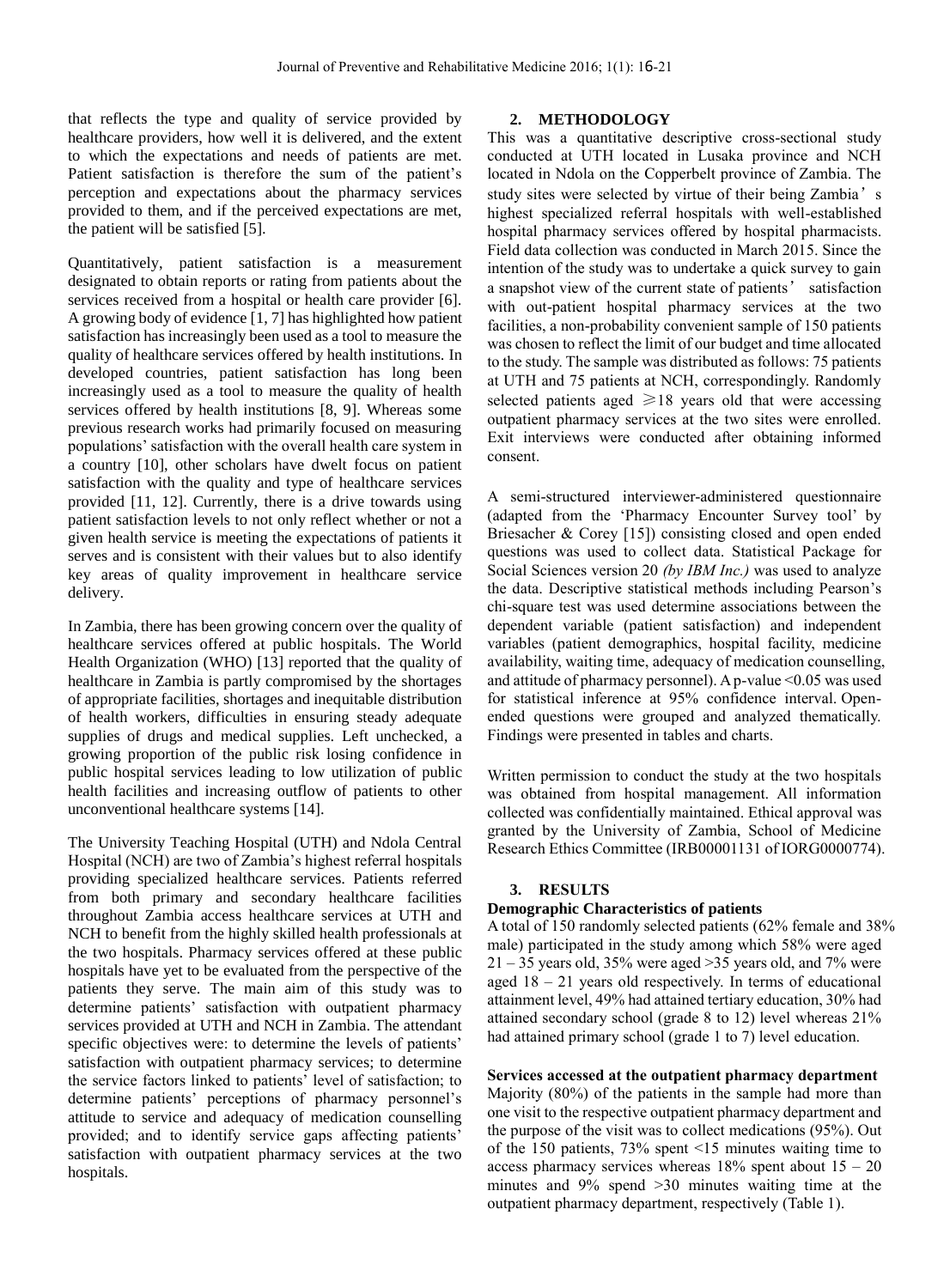| Table 1: Services accessed at the outpatient pharmacy department |  |  |  |  |
|------------------------------------------------------------------|--|--|--|--|
|------------------------------------------------------------------|--|--|--|--|

| Variable                | <b>Frequency</b> | <b>Proportion</b> |
|-------------------------|------------------|-------------------|
| Number of visits        |                  |                   |
| -First Visit            | 30               | 20%               |
| - More than one visit   | 120              | 80%               |
| <b>Purpose of visit</b> |                  |                   |
| -Collect medicine       | 143              | 95.3%             |
| -Medicine information   | 6                | $4\%$             |
| -Other business         | 1                | 0.7%              |
| <b>Waiting time</b>     |                  |                   |
| $<$ 15 minutes          | 109              | 73%               |
| 15-30 minutes           | 27               | 18%               |
| $>30$ minutes           | 14               | 9%                |

#### **Patients' satisfaction with outpatient pharmacy services**

Of the 150 patients in the sample that accessed outpatient pharmacy services from the main pharmacy at the two facilities during the study period, 33% were satisfied with the outpatient pharmacy services offered whereas majority (61%) were slightly satisfied. Only 6% of the patients indicated they were not satisfied with the pharmacy services (Table 2).

#### **Table 2: Rating of satisfaction with pharmacy services**

| Variable                                                                      | Frequency | <b>Proportion</b> |  |  |  |
|-------------------------------------------------------------------------------|-----------|-------------------|--|--|--|
| <b>Overall rating of satisfaction</b><br>with outpatient pharmacy<br>services |           |                   |  |  |  |
| - Satisfied                                                                   | 49        | 32.7%             |  |  |  |
| - Slightly satisfied                                                          | 92        | 61.3%             |  |  |  |
| - Not satisfied                                                               |           | 6%                |  |  |  |
|                                                                               |           |                   |  |  |  |

Comparatively, rating of patient satisfaction with outpatient pharmacy services at the two tertiary hospitals was not significant different (that is, 92% out of the 75 patients interviewed at UTH were satisfied versus 96% of the 75 patients at NCH were satisfied with the pharmacy services,  $p > 0.05$ ).

#### **Patients' perceptions of pharmacy personnel's attitude to service**

Over 50% of patients in the sample perceived pharmacy personnel at the two hospitals to be interested and willing to serve patients (Figure 1). A good number (44%) perceived pharmacy personnel to be fairly interested and willing to serve patients.



**Patients' perceptions on adequacy of medication counselling provided by pharmacy personnel**

Majority of the patients in the study felt they were well counseled on medication administration by pharmacy personnel at the two hospitals (Figure 2). There was a significant association between patient-satisfaction with perception of medication counselling service ( $p = 0.0001$ ).



**Table 3: Analysis of association between variables** 

| <b>Dependent Variable</b>   | <b>Independent Variable</b>                                | <b>Chi-square Value</b> |
|-----------------------------|------------------------------------------------------------|-------------------------|
| <b>Patient Satisfaction</b> |                                                            |                         |
|                             | Gender                                                     | 35.9                    |
|                             | Age                                                        | 12.2                    |
|                             | - Educational attainment level                             | 10.5                    |
|                             | Number of visits to outpatient<br>$\overline{\phantom{a}}$ | 0.47                    |
|                             | pharmacy                                                   |                         |
|                             | - Hospital facility                                        | 1.06                    |
|                             | Purpose of pharmacy visit                                  | 1.05                    |
|                             | Waiting time                                               | 5.79                    |
|                             | Prescribed drugs obtained                                  | 9.14                    |
|                             | Perception of pharmacy<br>$\overline{\phantom{0}}$         | 7.88                    |
|                             | personnel's willingness &                                  |                         |
|                             | interest to serve patients                                 |                         |
|                             | Perception of medication<br>$\sim$                         | 19.3                    |
|                             | administration counselling                                 |                         |
|                             | Privacy when interacting<br>$\sim$                         | 0.91                    |
|                             | with pharmacy personnel                                    |                         |
|                             |                                                            |                         |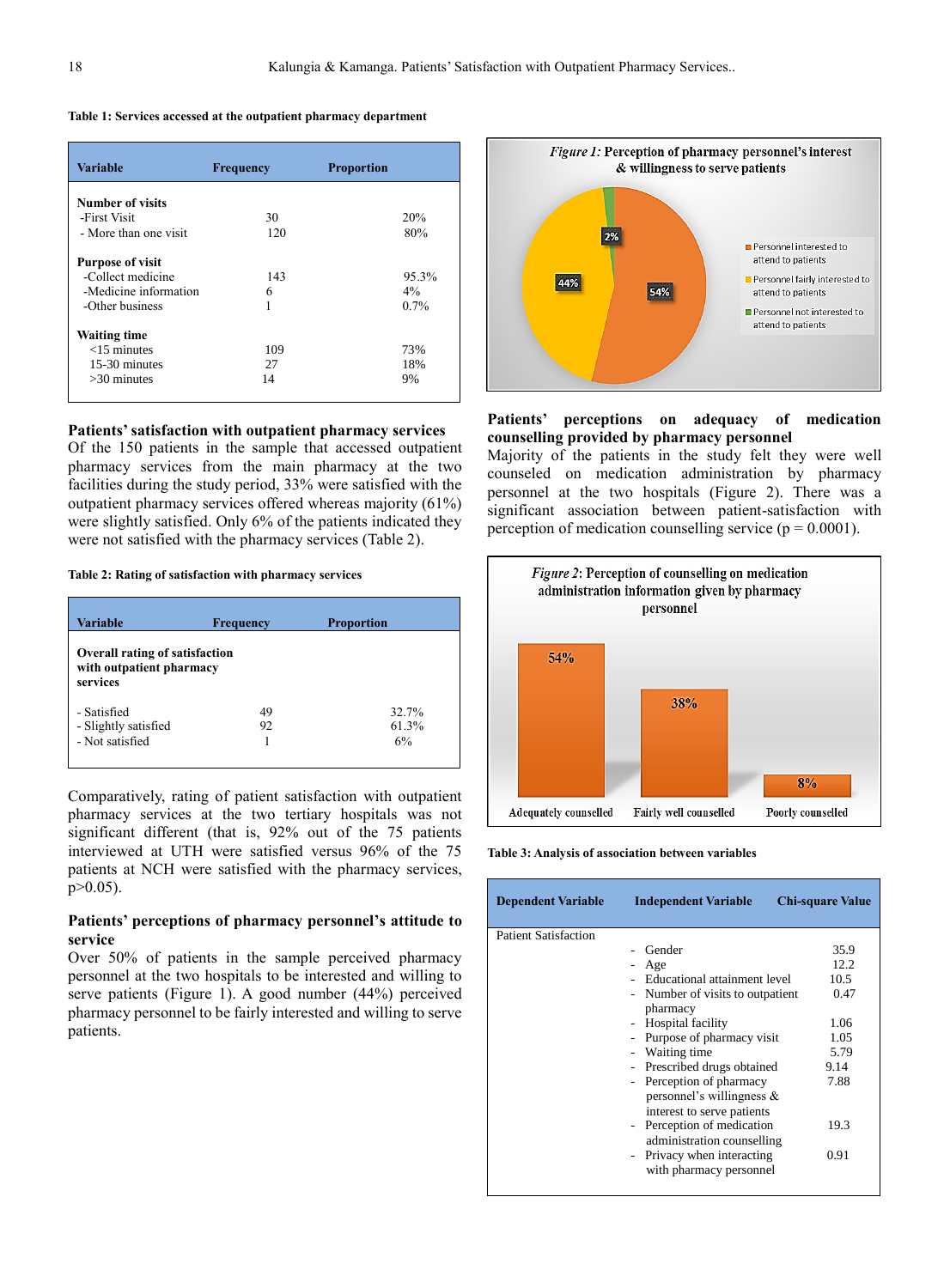#### **Service gaps affecting patient satisfaction with outpatient pharmacy services**

#### Patients cited the persistent non-availability or shortages of most medicines at the pharmacy  $(n = 93)$ , lack of privacy and empathy when receiving medication information and consultations with the pharmacy personnel at the dispensary  $(n = 95)$ , and long waiting time  $(n = 41)$  as leading factors affecting their satisfaction with the pharmacy services at the two hospitals.

#### **4. DISCUSSION**

This study aimed to determine patients' satisfaction with outpatient hospital pharmacy services offered at two of Zambia's highest tertiary level public hospitals. Primary health care services exist for the patient to access quality, safe and cost-effective health care. Health care is a service that should meet the expectations of the patients. The importance of patient satisfaction with hospital pharmacy service delivery cannot be understated. As earlier noted by Aharony & Strasser [16], a satisfied patient with the hospital pharmacy services will result in better patient communication which will ensure better therapeutic outcomes later on. Overall satisfaction with health care services is also positively correlated with adherence to recommendations [17]. This study found that majority of the patients in the sample were just slightly satisfied with hospital pharmacy services. This implied that pharmacy services being offered at UTH and NCH had aspects that were still deficient in meeting the patients' optimum requirements.

## **Factors influencing patients' satisfaction with hospital pharmacy services**

Age and gender were found to be associated with overall patients' satisfaction with hospital pharmacy services. This finding was consistent with earlier findings by Alturki & Khan [18]. In this study, majority of patients spent less than 15 minutes waiting time at the pharmacy and despite there being no strong association with patient satisfaction at UTH and NCH, evidence elsewhere by Anderson and colleagues [19] found that patients who spent 10 minutes or less with the dispenser at the pharmacy were generally satisfied. Clearly, excessive and prolonged patient waiting time undermines pharmacy efficiency. Such delay leads to patient dissatisfaction which may result in loss of patronage and also poor patient compliance with pharmacy visits. One of the reasons for long waiting time for patients at the pharmacy was the overwhelmingly large number of patients visiting the main pharmacy dispensary to collect their medicines after attending their outpatient clinics at the hospital or following their discharge from the admission wards. In this study, majority of patients' visits to the pharmacy were for purposes of collecting their prescribed medicines. Patients receiving their prescribed medicines was associated with satisfaction. Patients that indicated having received all their prescribed medicines were satisfied with the pharmacy services. However, persistent shortage of medicines was cited by many patients in this study as a factor affecting satisfaction with pharmacy services. Key areas suggested by patients were that the hospital pharmacy should be well stocked with the most frequently used drugs in adequate amounts, especially for patients with chronic conditions.

#### **Pharmacy personnel and their service attributes**

One of the predictors of patient satisfaction with health services is the attitude of health workers. In this study, the attitude of pharmacy personnel was generally rated as being positive. Majority of the participants found the pharmacy personnel to be interested and willing to attend to patients. This service attribute has potential to greatly influence patient satisfaction and should be cultivated. Similarly, patient counselling services were significantly associated with patient satisfaction. Elsewhere, findings by Marquez-Peiro & Perez-Peiro [20] reported that pharmacy personnel unfriendly attitude contributed to patients being unsatisfied with the dispensing process. Erah & Eboka [21] in their study conducted in Benin found out that patients rated the information given by the pharmacist as fair and that the pharmacists involved in patient management only offered basic pharmaceutical services that mainly concentrated on simply supplying the prescribed medicine whereas other pharmaceutical care services were only provided when the pharmacist was prompted by patients' requests. In this study, majority of patients also felt they did not have privacy when interacting with the pharmacy personnel at the dispensary. Lack of privacy can contribute to patients being unsatisfied with pharmacy services [22].When providing services to the patient, privacy is necessary as it makes the patient feel comfortable to ask questions, interact effectively with the pharmacist, and understand easily the information given by pharmacist.

#### **Areas of improvement**

In terms of areas to target improvement of pharmacy services, key areas suggested by patients included the need to have enough pharmacy personnel available to serve patients. Arguably, this suggestion could have born from the evidently high patient to pharmacist ratios prevailing at the two public hospitals. This calls for the Ministry of Health to employ more pharmacy personnel in order to significantly reduce the patient to pharmacist ratio and improve service delivery. Patients also suggested that pharmacy personnel should adopt an empathetic and friendlier attitude towards patients, employ good communication skills, and be approachable to all patients they serve. Importantly, some patients called for consultation rooms to be provided where patients can freely ask questions and interact with the pharmacist. Clearly, patients desire health services that are responsive to their needs and expectations. Importantly, patients desire health workers to be attentive and understanding towards them and mentor support towards quality health care.

#### **Limitations of the study**

It was worth the mention that despite this study having been undertaken at the two highest referral public hospitals in Zambia, the findings may not adequately generalize the entire pharmacy services all public hospitals in Zambia. Moreover, the small sample used was intended to showcase the general state of pharmacy services at the two hospitals and may not adequately represent the perceptions of the entire population of patients. The cross-sectional study design may fall short of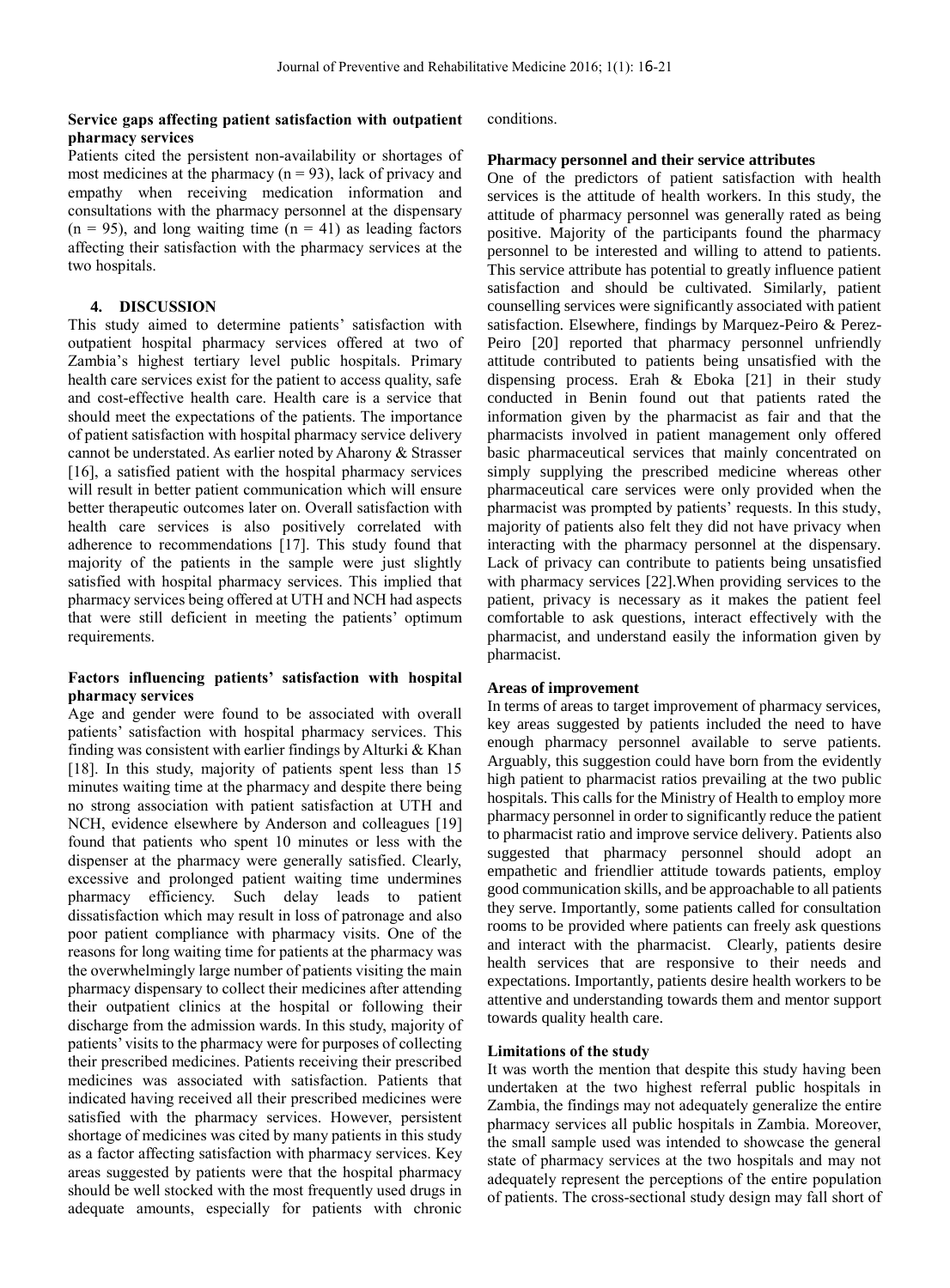detailing conclusive evidence of causation. Therefore, there may be need to conduct longitudinal randomized control trials to elucidate conclusive evidence of causation of patient satisfaction with pharmacy services. An in-depth qualitative design can also be considered for future study to gain better understanding of associated factors linked to patient satisfaction with pharmacy services.

#### **5. CONCLUSION**

Majority of patients were only slightly satisfied with outpatient hospital pharmacy services accessed at UTH and NCH. Despite, patients' perceptions of pharmacy personnel's attitude to service, including adequacy of counselling on medication administration being generally positive, there remains need for hospital administrators and pharmacy personnel at the two highest public hospitals to further improve the pharmacy services by addressing the attendant service gaps identified so as to meet the expectations of patients they serve. Aspects such as persistent shortages and stock-outs of most prescribed medicines, long waiting time and lack of privacy during medication counselling or consulting with the pharmacy personnel at the dispensary were highlighted as areas of improvement of hospital pharmacy service delivery.

#### **CONFLICT OF INTEREST:**

The authors declare no conflict of interest associated with this work.

## **REFERENCES**

1. Wiedenmayer K., Summers R.S, Mackie C.A., Gous A.G.S.,and Everard M. Developing Pharmacy Practice: A focus on patient care. *World Health Organization & International Pharmaceutical Federation, 2006*. [Available at:

[https://www.fip.org/files/fip/publications/DevelopingPharm](https://www.fip.org/files/fip/publications/DevelopingPharmacyPractice/DevelopingPharmacyPracticeEN.pdf) [acyPractice/DevelopingPharmacyPracticeEN.pdf\]](https://www.fip.org/files/fip/publications/DevelopingPharmacyPractice/DevelopingPharmacyPracticeEN.pdf).

2. UK Clinical Pharmacy Association. The UKCPA Statement on Pharmaceutical Care. *UKCPA 2013*. [Available at: [http://www.ukcpa.net/wp](http://www.ukcpa.net/wp-content/uploads/2014/02/Statement-on-Pharmaceutical-Care-Nov2013.pdf)[content/uploads/2014/02/Statement-on-Pharmaceutical-](http://www.ukcpa.net/wp-content/uploads/2014/02/Statement-on-Pharmaceutical-Care-Nov2013.pdf)[Care-Nov2013.pdf\]](http://www.ukcpa.net/wp-content/uploads/2014/02/Statement-on-Pharmaceutical-Care-Nov2013.pdf).

3. Hepler C. and Strand L.M. Opportunities and Responsibilities in Pharmaceutical care. *American Journal of Hospital Pharmacy, 1990;* 47: 533-542.

4. Afolabi M.O., Afolabi E.R.I., and Faleye B.A. Construct validation of an instrument to measure patients' satisfaction with pharmacy services in Nigerian hospitals. *African Health Sciences*, 2012; (4): 538 – 544. [Available at: [http://dx.doi.org/10.4314/ahs.v12i4.22\]](http://dx.doi.org/10.4314/ahs.v12i4.22).

5. Al-Jumah K.A., Hassali. M.A., and Al-Zaagi. I. Adaptation and validation of questionnaire assessing patient satisfaction with pharmacy services in general hospital. *Dove Press Journal: Patient preference and adherence 2014;* 8: 371 – 375. [Available at:

[https://www.dovepress.com/adaptation-and-validation-of-a](https://www.dovepress.com/adaptation-and-validation-of-a-questionnaire-assessing-patient-satisfa-peer-reviewed-article-PPA)[questionnaire-assessing-patient-satisfa-peer-reviewed](https://www.dovepress.com/adaptation-and-validation-of-a-questionnaire-assessing-patient-satisfa-peer-reviewed-article-PPA)[article-PPA\]](https://www.dovepress.com/adaptation-and-validation-of-a-questionnaire-assessing-patient-satisfa-peer-reviewed-article-PPA)

6. Fenton J.J., Jerant A.F., Bertakis K.D., and Franks P. The cost of satisfaction: a national study of patient satisfaction, health care utilization, expenditures, and mortality. *Archives of Internal Medicine 2012;* 172 (5): 405 - 411. [Available at:

https://www.researchgate.net/publication/221830192\_The Cost of Satisfaction A National Study of Patient Satisfa [ction\\_Health\\_Care\\_Utilization\\_Expenditures\\_and\\_Mortalit](https://www.researchgate.net/publication/221830192_The_Cost_of_Satisfaction_A_National_Study_of_Patient_Satisfaction_Health_Care_Utilization_Expenditures_and_Mortality)

 $\frac{y}{7}$ . 7. Farley H., Enguidanos E.R., Coletti C.M., Honigman L.Mazzeo A., et al. Patient satisfaction surveys and quality of care: an information paper. *Annals of Emergency Medicine,* 2014; 64 (4): 351 – 357. [Available at: [http://www.annemergmed.com/article/S0196-](http://www.annemergmed.com/article/S0196-0644%2814%2900132-2/pdf) [0644%2814%2900132-2/pdf\]](http://www.annemergmed.com/article/S0196-0644%2814%2900132-2/pdf).

8. Schonmer J.C., and Kucukarslan S.N. Measuring patient satisfaction with pharmaceutical services. *American Journal of Health System Pharmacy, 1997;* 54 (23): 2721 – 2732. [Available at:

[http://www.ajhp.org/content/54/23/2721\]](http://www.ajhp.org/content/54/23/2721).

9. Khudir I.F., and Raza S.A. Measuring patients' satisfaction with pharmaceutical services at a public hospital in Qatar. *International Journal of Health Care Quality Assurance, 2013;* 26 (5): 398 – 419. [Available at: [http://europepmc.org/abstract/MED/23905301\]](http://europepmc.org/abstract/MED/23905301).

10. Bleich S.N, Özaltin E., Murray C.J. How does satisfaction with the health-care system relate to patient experience? *Bulletin of the World Health Organization*. 2009; 87 (4):271-8. [Available at:

[http://www.scielosp.org/scielo.php?pid=S0042-](http://www.scielosp.org/scielo.php?pid=S0042-96862009000400012&script=sci_arttext&tlng=pt) [96862009000400012&script=sci\\_arttext&tlng=pt\]](http://www.scielosp.org/scielo.php?pid=S0042-96862009000400012&script=sci_arttext&tlng=pt).

11. Nguyen Thi P.L., Briancon S., Empereur F., and Guillemin F. Factors determining inpatient satisfaction with care. Social Science & Medicine. 2002; 54 (4): 493 – 504. [Available at:

[http://www.sciencedirect.com/science/article/pii/S02779536](http://www.sciencedirect.com/science/article/pii/S0277953601000454) [01000454\]](http://www.sciencedirect.com/science/article/pii/S0277953601000454).

12. Prakash B. Patient Satisfaction. *Journal of Cutaneous and Aesthetic Surgery*. 2010; 3 (3):151-155. doi:10.4103/0974-2077.74491. [Available at:

[http://www.ncbi.nlm.nih.gov/pmc/articles/PMC3047732/\]](http://www.ncbi.nlm.nih.gov/pmc/articles/PMC3047732/).

13. World Health Organization (WHO) – Regional Office for Africa. African Health Observatory, Country Profiles: Zambia – Quality of Care, 2010 – 2014. [Available at:

[http://www.aho.afro.who.int/profiles\\_information/index.php](http://www.aho.afro.who.int/profiles_information/index.php/Zambia:Quality_of_care) [/Zambia:Quality\\_of\\_care\]](http://www.aho.afro.who.int/profiles_information/index.php/Zambia:Quality_of_care).

14. Mulubwa V. Cross-sectional questionnaire-based study on client satisfaction with community pharmacy care in Lusaka District. [Master's dissertation]. [Lusaka]: *University of Zambia, School of Medicine, Department of Community Medicine 2008;* Aug 70 p. [Available at: [http://dspace.unza.zm:8080/xmlui/handle/123456789/571\]](http://dspace.unza.zm:8080/xmlui/handle/123456789/571).

15. Briesacher B., and Corer R. Patient satisfaction with pharmaceutical services at independent and chain pharmacies. *American Journal of Health System Pharmacy, 1997; 54(5):531 – 536.* [Available at:

[http://www.ncbi.nlm.nih.gov/pubmed/9066860\]](http://www.ncbi.nlm.nih.gov/pubmed/9066860). 16. Aharony L., and Strasser S. Patient satisfaction:

what we know about and what we still need to explore.